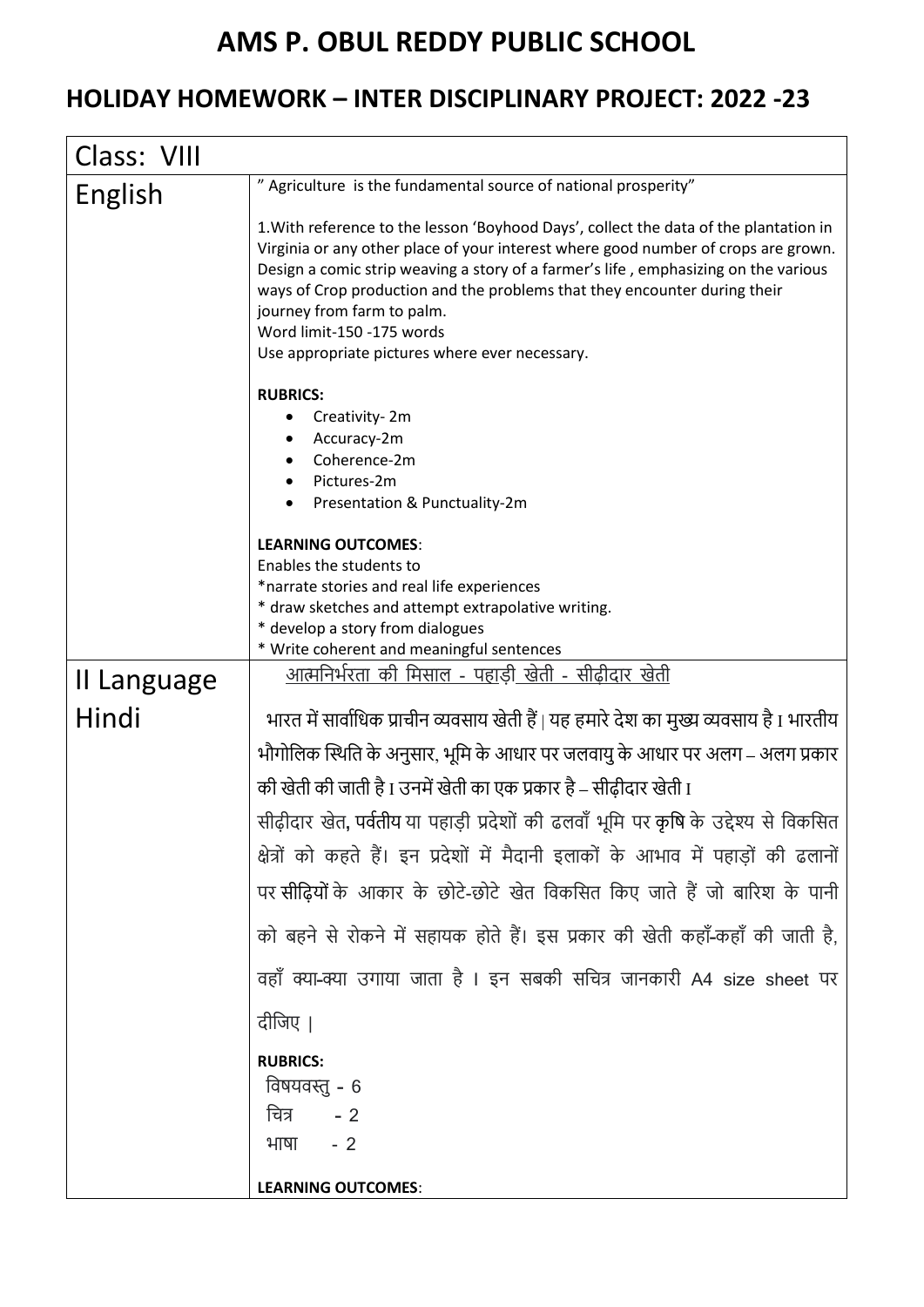|                       | भारतीय भौगोलिक स्थिति के अनुसार, भूमि के आधार पर जलवायु के आधार पर अलग –                                                                                                                                       |
|-----------------------|----------------------------------------------------------------------------------------------------------------------------------------------------------------------------------------------------------------|
|                       | अलग प्रकार की खेती के बारे में जानकारी प्राप्त करेंगे, पहाड़ों में होने वाली सीढ़ीदार खेती                                                                                                                     |
|                       | के बारे में जानकारी प्राप्त करेंगे   समस्याओं का समाधान निकालना सीखेंगे                                                                                                                                        |
|                       |                                                                                                                                                                                                                |
| II Language<br>Telugu | తెలంగాణ (పాంతములో పండించే ముఖ్యమైన పంటలను పేర్లు (వాసి, ఏవైనా<br>రెండు పంటలకు సంబంధించిన చి[తాలను అతీకించి, ఉపయోగాలను<br>క్లుప్తముగా వివరించండి.                                                               |
|                       | <b>RUBRICS:</b><br>నీర్షిక $=1$<br>చిౖు = 4<br>వివరణ $=$ 3<br>(పదర్నన = 2<br>మొత్తం= 10 మార్కులు<br><b>LEARNING OUTCOME:</b><br>మన (పాంతంలో ఏయే పంటలు పండుతాయి, ఇక్కడి ముఖ్యమైన పంటలు<br>ఏమిటని తెలుసుకుంటారు. |
| III language          | Watch the following links                                                                                                                                                                                      |
|                       | https://youtu.be/ZUCepRJzNYw                                                                                                                                                                                   |
| French                | https://youtu.be/x1DGxj8sXUg                                                                                                                                                                                   |
|                       | Quel temp fait-t-il?                                                                                                                                                                                           |
|                       | Read the following words and write them into your French notebooks. Each                                                                                                                                       |
|                       | one must be accompanied by a beautiful, coloured illustration. (Hand                                                                                                                                           |
|                       | drawn)                                                                                                                                                                                                         |
|                       | LE MIDI - NOON<br>1.                                                                                                                                                                                           |
|                       | 2.<br>LE MATIN - MORNING                                                                                                                                                                                       |
|                       | 3.<br>LE MINUIT - MIDNIGHT                                                                                                                                                                                     |
|                       | LE SOIR - EVENING<br>4.                                                                                                                                                                                        |
|                       | 5.<br><b>LA NUIT - NIGHT</b>                                                                                                                                                                                   |
|                       | 6.<br>LE PRINTEMPS - SPRING                                                                                                                                                                                    |
|                       | <b>L'ÉTÉ</b> – SUMMER<br>$7_{\cdot}$                                                                                                                                                                           |
|                       | L'AUTOMNE - AUTUMN<br>8.                                                                                                                                                                                       |
|                       | $L'HIVER - WINTER$<br>9.                                                                                                                                                                                       |
|                       | 10.<br>LE MOUSSON - MONSOON                                                                                                                                                                                    |
|                       |                                                                                                                                                                                                                |
|                       | <b>RUBRICS:</b><br>PUNCTUALITY : 2 MARKS                                                                                                                                                                       |
|                       | NEATNESS : 1 MARK                                                                                                                                                                                              |
|                       | CREATIVITY<br>:3 MARKS                                                                                                                                                                                         |
|                       | DRAWING AND WRITING: 4 MARKS                                                                                                                                                                                   |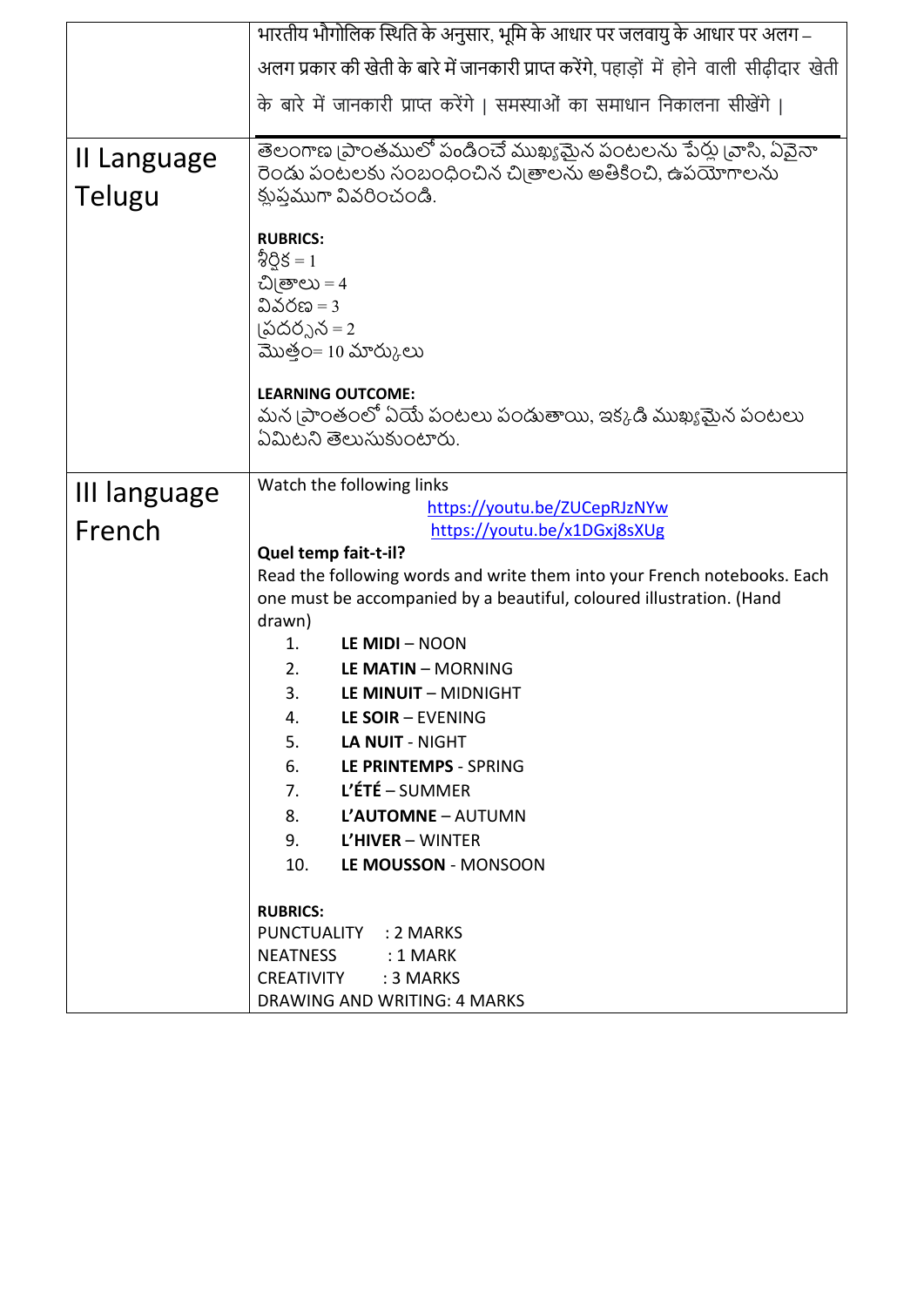| <b>Mathematics</b> | 1. A person has a vacant piece of rectangular land whose breadth is 200 m.<br>And perimeter is 1000 m. Find the length of the rectangular garden.<br>2. The price of sugar per kg has increased from 36 rupees to 43.20 rupees.<br>Find the increased percentage.<br>A bag of wheat weighs 97.8 kg. How much wheat is contained in 500 such<br>3.<br>bags?<br>16 men can reap a field in 30 days, how many men must be engaged to<br>4.<br>reap the same field in 24 days?<br>5. The dimension of a field is 160 m x 80 m. What will be the cost of ploughing<br>it at the rate of Rs 12 per $m2$ .<br>6. A farmer plough 7/12 part to his field in first day, 3/12 part in second day<br>and the rest in third day. what part of the field is ploughed in the third day?<br>The perimeter of a rectangular field is 500 m and its length = 150 m. Find:<br>7.<br>(i) its breadth, (ii) its area. (iii) cost of ploughing the field at the rate of Rs.<br>1.20 per square metre.<br>15 ft<br>8. The diagram shows the shape and<br>dimensions of Teresa's rose garden.<br>18 ft<br>(a) Find the area of the garden<br>(b) Teresa wants to buy mulch for her<br>garden. One bag of mulch covers 12 square<br>24 ft<br>feet. How many bags will she need? |
|--------------------|---------------------------------------------------------------------------------------------------------------------------------------------------------------------------------------------------------------------------------------------------------------------------------------------------------------------------------------------------------------------------------------------------------------------------------------------------------------------------------------------------------------------------------------------------------------------------------------------------------------------------------------------------------------------------------------------------------------------------------------------------------------------------------------------------------------------------------------------------------------------------------------------------------------------------------------------------------------------------------------------------------------------------------------------------------------------------------------------------------------------------------------------------------------------------------------------------------------------------------------------------------|
|                    | Instructions -<br>Do it on A-4 size papers.                                                                                                                                                                                                                                                                                                                                                                                                                                                                                                                                                                                                                                                                                                                                                                                                                                                                                                                                                                                                                                                                                                                                                                                                             |
|                    | Make a cover page.                                                                                                                                                                                                                                                                                                                                                                                                                                                                                                                                                                                                                                                                                                                                                                                                                                                                                                                                                                                                                                                                                                                                                                                                                                      |
|                    | <b>RUBRICS:</b><br>Accuracy in solving the problems - 6m, Presentation - 3m, Punctuality - 1m                                                                                                                                                                                                                                                                                                                                                                                                                                                                                                                                                                                                                                                                                                                                                                                                                                                                                                                                                                                                                                                                                                                                                           |
|                    | <b>LEARNING OUTCOME:</b><br>Student applies the Math concept in real life problems.                                                                                                                                                                                                                                                                                                                                                                                                                                                                                                                                                                                                                                                                                                                                                                                                                                                                                                                                                                                                                                                                                                                                                                     |
| Science            | Make a miniature model of any one Agricultural tool using recyclable<br>$\vert$<br>materials.<br>Write the uses of the tool prepared.<br>$\parallel$                                                                                                                                                                                                                                                                                                                                                                                                                                                                                                                                                                                                                                                                                                                                                                                                                                                                                                                                                                                                                                                                                                    |
|                    | <b>RUBRICS:</b><br>Creativity<br>$-1M$<br>Use of materials - 1M<br>Presentation<br>$-2M$<br>Punctuality<br>- 1M                                                                                                                                                                                                                                                                                                                                                                                                                                                                                                                                                                                                                                                                                                                                                                                                                                                                                                                                                                                                                                                                                                                                         |
|                    | <b>LEARNING OUTCOME:</b><br>Be able to:<br>• Learn the different tools and techniques used for Agricultural practices.<br>• Construct models using reusable materials                                                                                                                                                                                                                                                                                                                                                                                                                                                                                                                                                                                                                                                                                                                                                                                                                                                                                                                                                                                                                                                                                   |
| Social             | Name the crops produced in Telangana<br>Find out the suitable weather conditions for seedling and harvesting of these                                                                                                                                                                                                                                                                                                                                                                                                                                                                                                                                                                                                                                                                                                                                                                                                                                                                                                                                                                                                                                                                                                                                   |
| Science            | crops.<br>Mention the procedure followed by farmer to cultivate a crop.<br>Collect and stick the pictures of crops.                                                                                                                                                                                                                                                                                                                                                                                                                                                                                                                                                                                                                                                                                                                                                                                                                                                                                                                                                                                                                                                                                                                                     |
|                    | <b>RUBRICS:</b><br>Presentation 2 M<br>Content<br>2 M                                                                                                                                                                                                                                                                                                                                                                                                                                                                                                                                                                                                                                                                                                                                                                                                                                                                                                                                                                                                                                                                                                                                                                                                   |